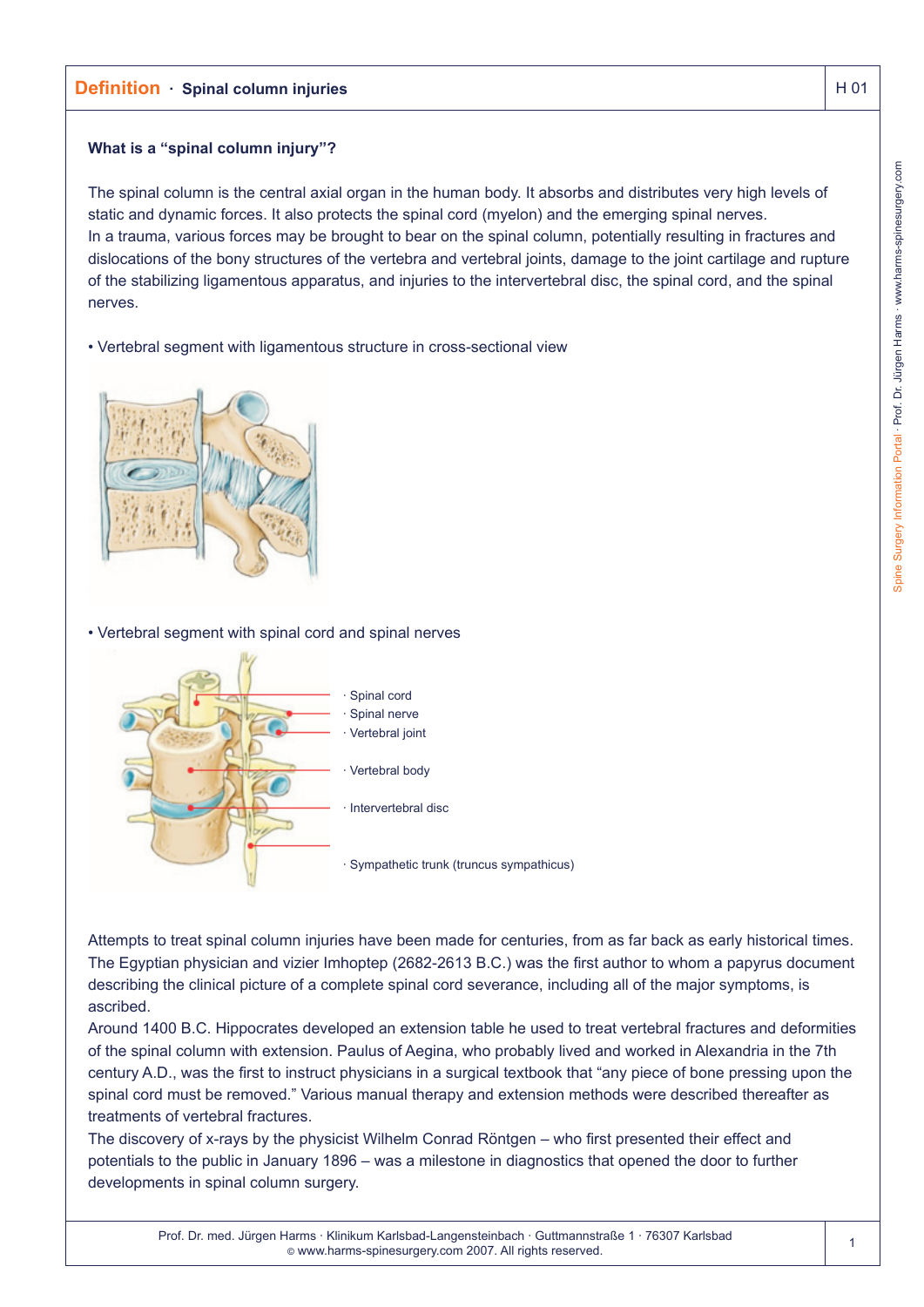# **Definition** · Spinal column injuries And All 2014 **H** 01

In recent decades the surgical treatment of spinal column injuries has seen a rapid series of developments regarding the materials and surgical techniques used. Today, even complicated findings can be operated on successfully due to the highly differentiated intensive care medical methods available for preoperative and postoperative treatment of the severely injured.

## **What inury mechanisms are relevant to the spinal column?**

In a trauma, various forces may act upon the spinal column, resulting in specific patterns of injury in the different structures of the spinal column.

The following forces can be defined:

- · Extension forces (tensile forces)
- · Compression forces
- · Flexion forces
- · Rotation forces
- · Translation (shearing forces)

In most cases, spinal column injuries are caused by the direct or indirect impact of force as a result of automobile or sports injures, or by falls from considerable heights.

Fractures of the lumbar and thoracic vertebrae are more frequent than cervical spine fractures, however the cervical spine injuries cause neurological complications more often than injuries to the thoracic or lumbar spine.

### **What are the objectives of treatment of spinal column injuries?**

- · Restoration of stability and form
- · Maintenance or restoration of the spinal column axes
- · Avoidance or reduction of neurological complications
- · Prevention of loss of function
- · Greatest possible freedom from pain

## **What are the advantages or disadvantages of both surgery and the conservative treatment of spinal column injuries?**

### **Conservative treatment:**

Advantages:

· No invasive procedure that involves the risks posed by surgery and anesthesia

Disadvantages:

- · Long immobilization phase with increased risk of secondary complications such as thrombosis, pneumonia, decubitus, reduction of muscle mass, and bone density
- · Long period of mobile and positional instability of a vertebral fracture
- · Mobilization phase is more difficult